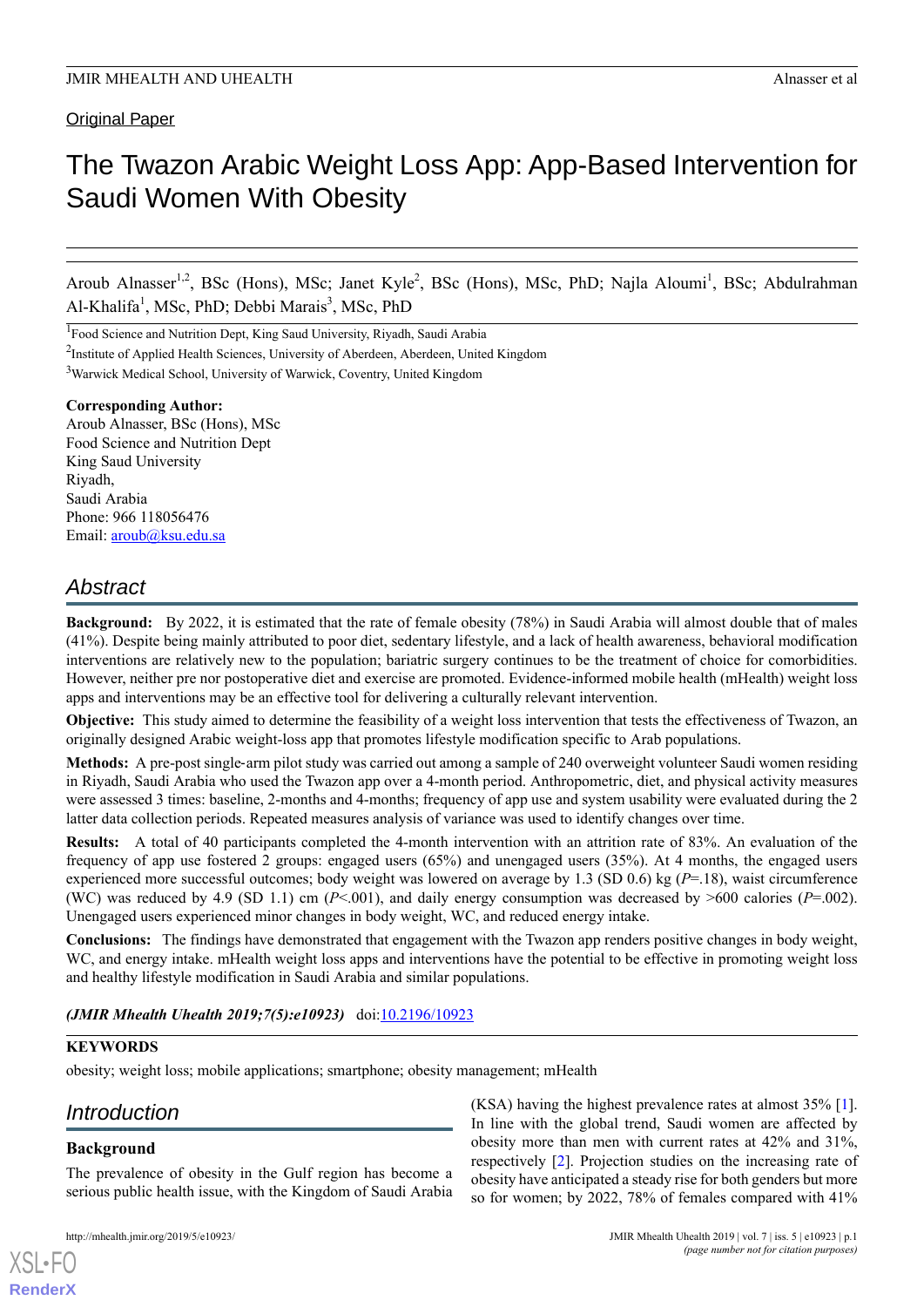of males will be obese [[3\]](#page-8-2). Studies have attributed the growing epidemic for Saudi women to a variety of factors, including low physical activity (PA), restrictive social norms based on gender inequality, and a transitioning diet [[1](#page-8-0)]. The recent nutrition transition in Saudi Arabia is characterized by shifts in dietary patterns toward increased consumption of sugar, fat, and refined foods and can be linked to modernization, urbanization, economic development, and increased affluence within the population. Sedentary, inactive lifestyles are also more common under these conditions [\[4\]](#page-8-3). Despite this, research in the KSA has continued to focus on the descriptive analysis of age and gender differences rather than the effects of weight loss interventions [\[5\]](#page-8-4).

Multicomponent lifestyle interventions aimed at modifying daily dietary and physical habits are effective in weight loss and weight management [\[6](#page-8-5)]. However, bariatric surgery is the preferred option in the KSA with 15,000 annual operations [\[7\]](#page-8-6); successful long-term outcomes are not enduring [[8\]](#page-8-7) and are associated with an absence of lifestyle and diet modification postsurgery [\[9](#page-8-8)]. A more sustainable and appropriate intervention design that includes behavior modification is needed for Saudis with obesity  $[6,10,11]$  $[6,10,11]$  $[6,10,11]$  $[6,10,11]$  $[6,10,11]$  $[6,10,11]$ . The worldwide popularity of mobile technology has provided a unique platform for delivering health information to the public via mobile apps, some of which have shown to positively promote weight loss and lifestyle modification [[12\]](#page-8-11). In the KSA, the use of mobile phones that have an operating system capable of running downloaded apps (smartphones), has become ubiquitous [[13\]](#page-8-12). There are many commercial Arabic weight loss apps available; however, an Arabic app screening [\[14](#page-8-13)] revealed that these apps show low adherence to evidence-informed practices (EIPs) for achieving weight loss and cultural insensitivity to diet and PA norms [[14\]](#page-8-13). To fill the gap, the development of the Twazon Arabic weight loss app [\[15](#page-8-14)] was evidence informed and culturally adapted to meet the needs of its target audience.

#### **Objectives**

As the first app-based weight loss intervention in the region, this pilot study aimed to evaluate the effectiveness and feasibility of a complex weight loss intervention that utilized the Twazon app as its main component. Developed over several phases [[15](#page-8-14)[,16](#page-8-15)], the primary objective of this app-based intervention was to facilitate weight loss through diet and PA modification. Over a 4-month period, outcomes of change in nutritional status, including weight loss, body mass index (BMI) and waist circumference (WC), as well as lifestyle habits including energy intake, Mediterranean diet (MD) adherence, and PA, were monitored.

# *Methods*

# **Study Design**

A pre-post single‐arm pilot study with 3 measurement points, this study was carried out to evaluate the effectiveness and feasibility of delivering a weight loss app intervention to overweight and obese Saudi women residing in Riyadh, Saudi Arabia.

#### **Participants and Recruitment**

Recruitment was carried out online via social networks such as Twitter and by placing posters at various locations in Riyadh, the KSA. Interested participants completed a Web-based screening questionnaire regarding background information, medical history, and current physical status. Eligibility requirements included the following: gender (female), residency in Riyadh, age ( $\geq$ 18 years), BMI ( $\geq$ 25), stability of weight (<2 kg variation in 3 months), no current weight loss program or weight-affecting medication, smartphone ownership, interest in losing weight, and consent to participate. Participants were excluded if they were ever diagnosed with medical conditions such as diabetes and cancer or if already pregnant, trying to get pregnant, or lactating. Participants who met the requirements were invited via short message service (SMS) text messaging to participate.

# **Measures**

Anthropometric status, diet, and PA were assessed by trained researchers. Height and weight were measured to the nearest 0.1 cm and 0.01 kg, respectively, using the KERN electronic weighing scale (model MPB-P with stand). BMI was calculated as weight (kg)/height (m) using the World Health Organization (WHO) [[17\]](#page-8-16) cutoff points of 25.0 to 29.9 kg/m<sup>2</sup> for overweight and  $\geq$ 30 kg/m<sup>2</sup> for obesity. WC was taken at the approximate midpoint between the lower margin of the last palpable rib and the top of the iliac crest  $[18]$  $[18]$  using a Seca 201 measuring tape to the nearest 0.1 cm; the WHO cutoff points define  $\geq 80$  cm as *increased risk of metabolic complications* and ≥88 cm as *substantially increased risk of metabolic complications* [[18\]](#page-8-17).

Total energy (kcal) average was calculated from two 24-hour dietary recalls on nonconsecutive days using the Automated Self-Administered 24-hour dietary recalls (ASA24) system [\[19](#page-8-18)]. To determine the nature of a participant's diet, a culturally adapted version of the validated 14-item MD questionnaire was used. Alcohol consumption is forbidden in the KSA; therefore, the question pertaining to wine was eliminated, and each participant received 1 point to properly calculate the MD score (MDS). The MDS is calculated by adding up each point given, with a maximum of 14. The level of adherence was defined as follows: score 0 to 5, lowest adherence; score 6 to 9, average adherence; and score  $\geq 10$ , highest adherence [\[20](#page-8-19)].

A culturally-relevant self-administered PA questionnaire [\[21](#page-9-0)] was used to assess an individual's level of PA in terms of total metabolic equivalent task values (METs); METs levels are defined as *light* (<3 METs), *moderate* (3 to 6 METs), and *vigorous* (>6 METs) *intensity* [\[22](#page-9-1)]. A total of 60 min of moderate-intensity PA daily (eg, biking 10 to 12 miles per hour [mph] and walking 3 to 4 mph) can facilitate weight loss and maintenance for people with obesity or overweight [\[5\]](#page-8-4). The MET-min cutoff point of  $\geq 1680$  MET-min per week (60 min per day×7 days per week×4 METs) was used [\[23](#page-9-2)] to determine whether the recommendation was met.

The frequency of app use was heuristically determined through an algorithm (see below) created for Twazon that best calculated user activity or the frequency of user updates on certain measures (eg, diet, PA, and weight); time-stamped participant

```
XS • FC
```
**[RenderX](http://www.renderx.com/)**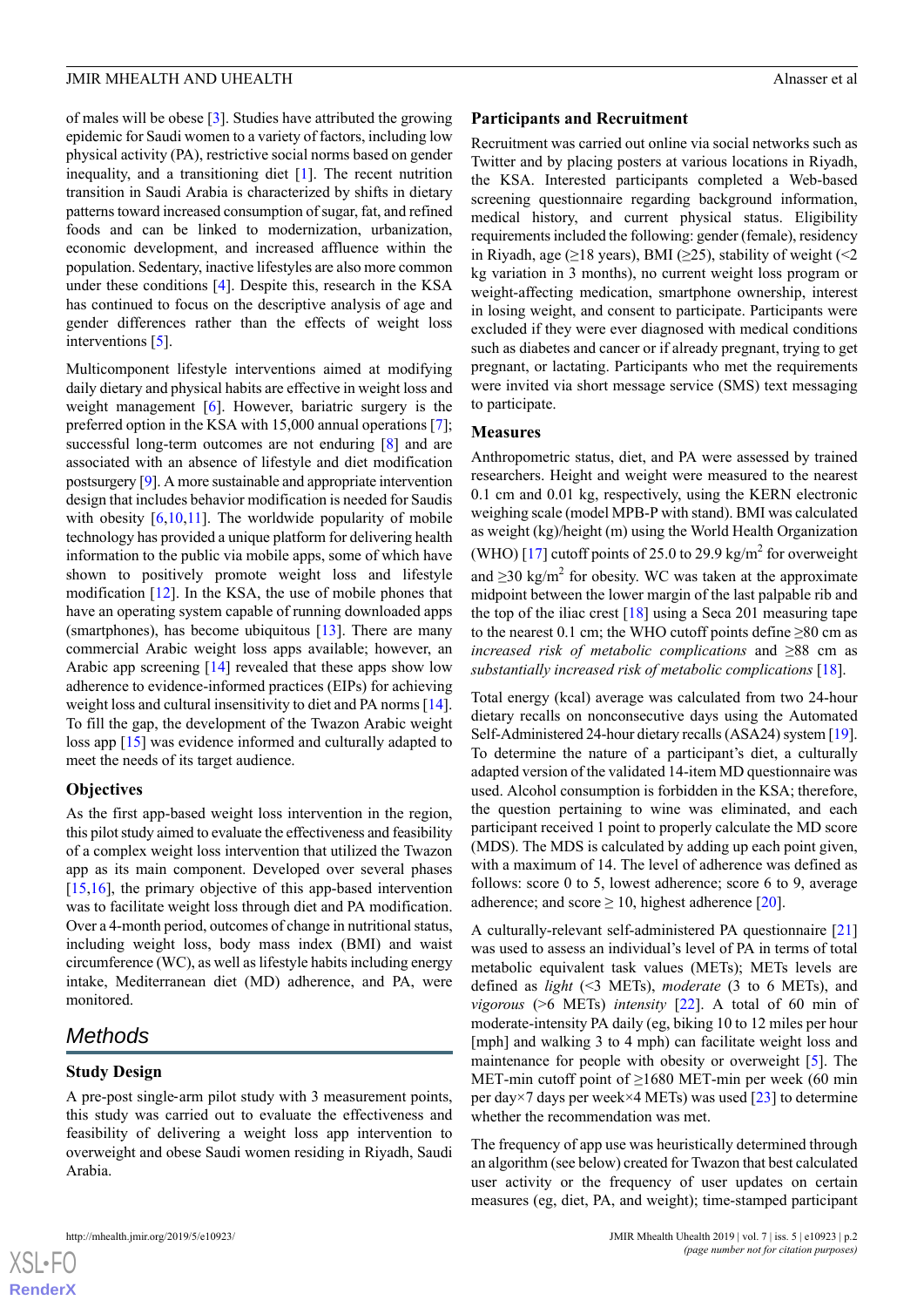data were continuously downloaded to a secure server using the following: *Number of Active Days/ Two Weeks Count=Frequency of Use.*

The *number of active days* was calculated by adding up the number of days users uploaded their personal updated data. The *2 weeks count* was calculated by dividing the number of days since registered by 7 and then again by 2. These 2 figures were then computed as shown above to determine *frequency of use*. A score of 14 or less was indicative of how many times users updated their info in the app; a score under 1 meant less than 1 update every 2 weeks, a score of 1 meant at least 1 update every 2 weeks, and a maximum score of 14 meant at least 1 update every day. Frequency of app use was calculated every 2 weeks and then averaged at the end of the intervention.

To determine the overall usability of the tool, the 10-item System Usability Scale (SUS) questionnaire [\[24](#page-9-3)] was given to those participants who were labeled as engaged. Final SUS scores are linked with adjective ratings and acceptability ranges with a score of >70 being considered as *acceptable* [[25,](#page-9-4)[26](#page-9-5)].

### **Intervention Implementation Procedure**

A total of 3 assessments with a duration of 45 to 60 min were carried out at baseline, 2 months, and 4 months at 4 different locations in Riyadh; a voucher for 25 Saudi Arabian Riyals (or £5) or a small gift was given for participation. At the first assessment, individuals were interviewed and tutored on how to use the app. After completing the 2 ASA24 dietary recalls, participants were sent a link via SMS or WhatsApp to download the app, input personal information, and begin using the tool. Measures (refer to the subheading Measures) were evaluated at baseline, 2 months, and 4 months, with the exception of the SUS and frequency of app use scores, which were analyzed during the 2 latter assessments; height was measured at baseline. Reminders to attend the 2 month and 4 month assessments were also sent via SMS text messaging or WhatsApp.

# **Statistical Analysis**

Changes in the frequency of app use were evaluated using a repeated measures analysis of variance. Assessing outcome measures for within-group differences was carried out by the time-by-group interaction effect, whereas between-group

differences were attained through contrastive analysis. The *P* value significance was set at *P*<.05 and a Bonferroni correction was used. All analyses were performed using the SPSS version 24 (SPSS Inc). Power calculations for sample size indicated that 165 participants would provide 90% power to detect a difference in means of 7.1 kg. This translates to a clinically meaningful change of 10% weight loss using a paired t-test with a 0.05 2-tailed significance level. Assuming a 30% attrition rate, a sample of 215 participants was estimated.

## **Ethics**

Ethical approval was obtained from the University of Aberdeen College of Life Sciences Ethics Review Board and the Scientific Research Ethics Committee in Riyadh, at King Saud University. This study complies with the WHO guidelines for the reporting of health interventions using mobile phones [[27\]](#page-9-6).

# *Results*

# **Baseline Participants**

Out of 1028 interested Saudi women, 240 were eligible and were invited to participate in the intervention. [Figure 1](#page-3-0) shows the flow of participants at baseline, 2 months, and 4 months.

Baseline participants were clinically obese with an average weight of 81.8 (SD 15.1) kg, WC of 89.0 (SD 11.2) cm, and BMI of 32.9 (SD 5.6) kg/m<sup>2</sup>. In total, 49% (117/240) of all participants with a WC >88 cm were classified as *at high risk* of metabolic complications, 29% (69/240) were *at risk*, and 22% (52/240) had a healthy WC [\(Table 1\)](#page-4-0).

Energy intake was reported at 1692 (SD 751) calories per day, and the average MDS was 7.3 (SD 1.9), indicating medium MD adherence 68% (162/240). Over 75% of baseline participants reported little to no consumption of *red meat* (187/240), *butter* (192/240), or *carbonated/sugar-sweetened beverages* (SSBs; 190/240) and low consumption scores for fruit 21% (50/240) and fish 17% (41/240), ([Figure 2](#page-4-1)). PA was deemed insufficient with almost 62% of baseline participants (146/236) not meeting the recommendation for weight loss; 38% (90/236) met the recommendation, and 4 women did not complete the PA questionnaire.

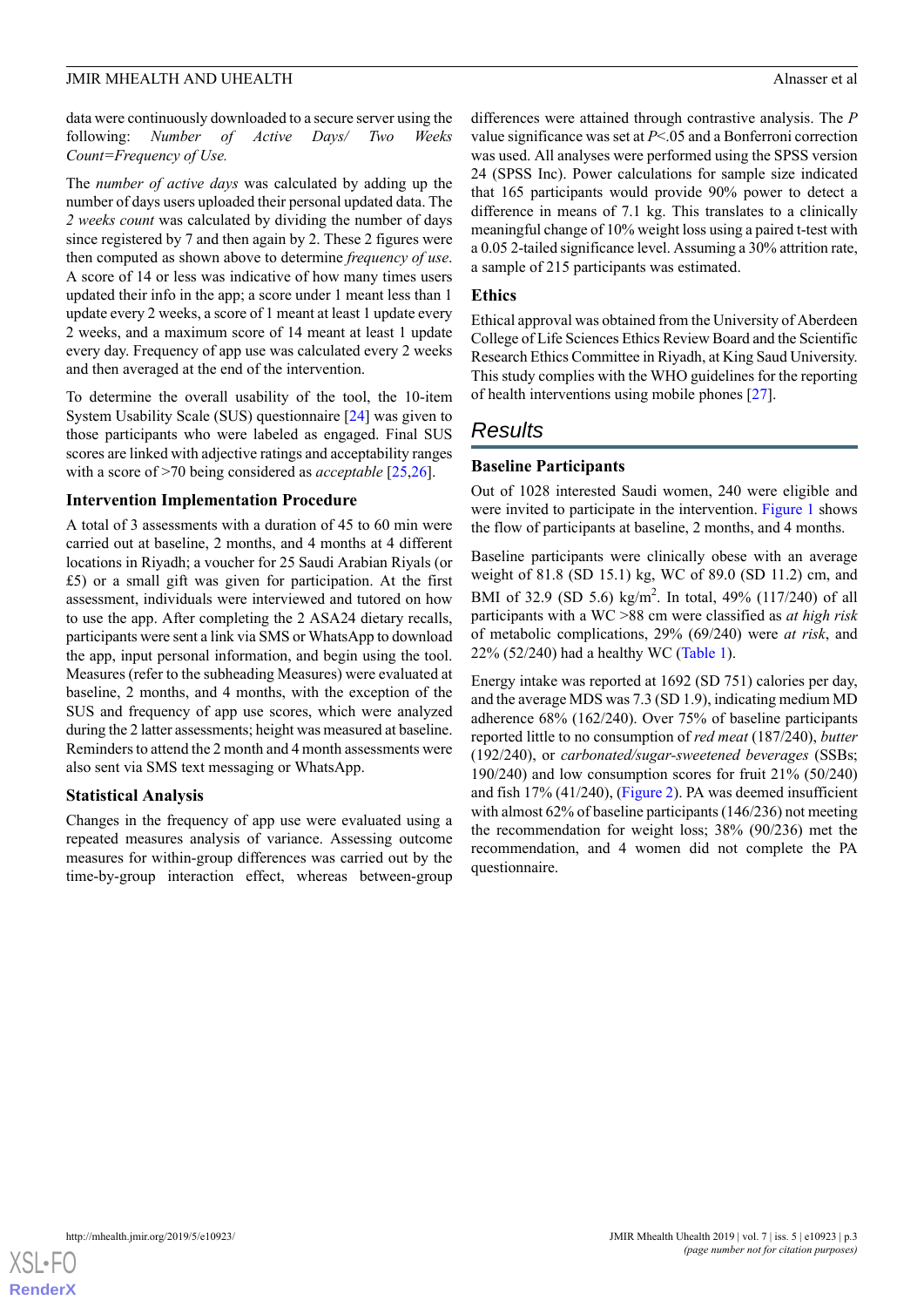<span id="page-3-0"></span>**Figure 1.** Flow of study participants. \*Most common reason for exclusion was having a medical condition such as hypothyroidism. \*\*Two participants were excluded because of being on a new diet. \*\*\*Five participants' data were not included in the final analysis because of failure to attend the 2-month assessment. \*\*\*\*26= 21 users who stayed engaged +5 previously unengaged who became engaged at 4-months.



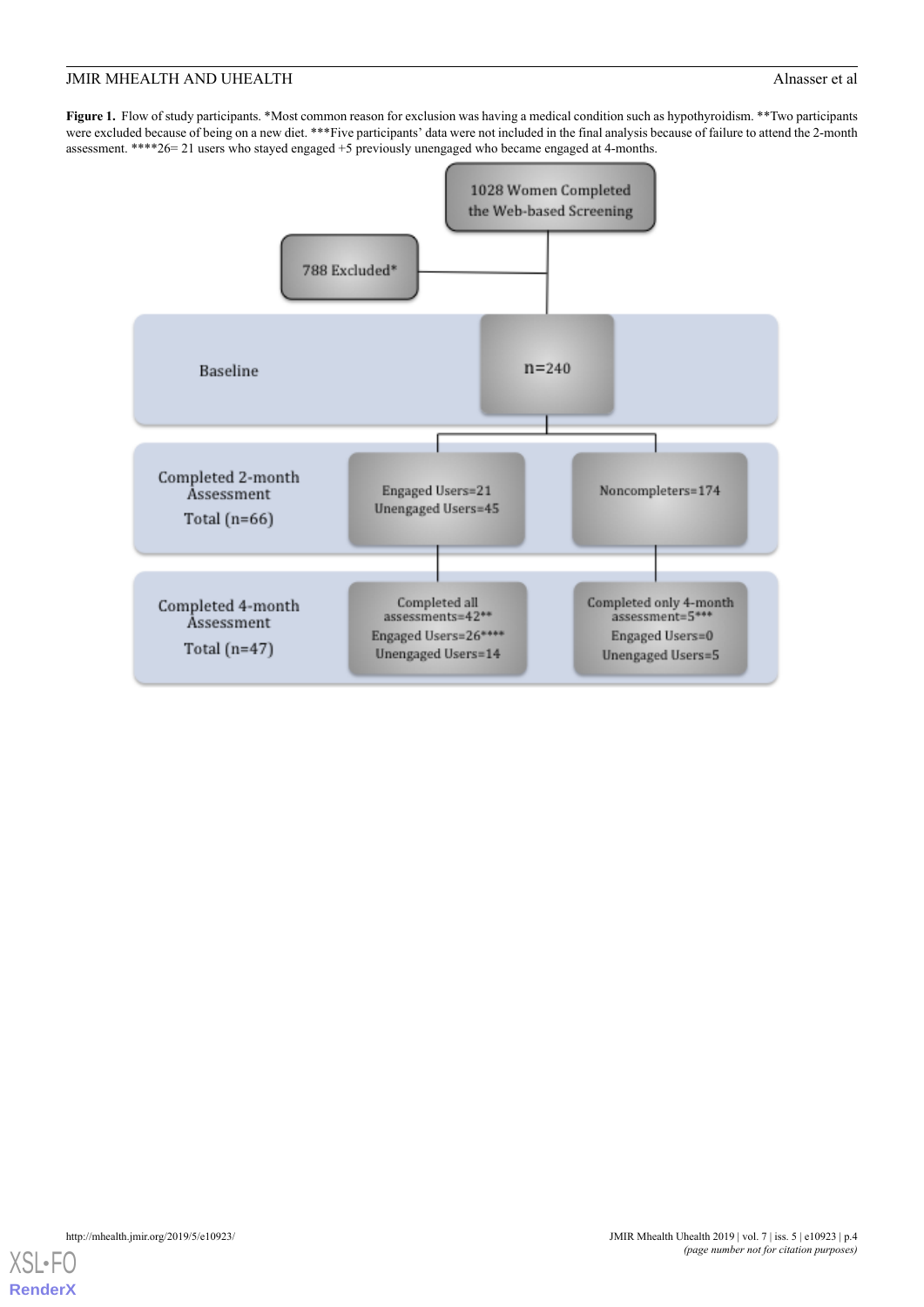<span id="page-4-0"></span>**Table 1.** Baseline characteristics of the 240 women.

| Characteristics                                                                                | <b>Baseline</b> values |
|------------------------------------------------------------------------------------------------|------------------------|
| Age (years), mean (SD)                                                                         | 31(10)                 |
| Body weight (kg), mean (SD)                                                                    | 81.8(15)               |
| Body mass index (kg/m2), mean (SD)                                                             | 32.9(5)                |
| Overweight (25.0-29.9), n (%)                                                                  | 84 (35)                |
| Obese $(\geq 30)$ , n $(\% )$                                                                  | 154(65)                |
| Waist circumference (cm), mean (SD)                                                            | 89.0(11)               |
| Normal <80, $n$ (%)                                                                            | 52(22)                 |
| Risk ≥80, n $\frac{0}{0}$                                                                      | 69(29)                 |
| High risk $\geq 88$ , n (%)                                                                    | 117(49)                |
| Energy intake (kcal/d), mean (SD)                                                              | 1692(751)              |
| Total Mediterranean diet score (point), mean (SD)                                              | 7.26(2)                |
| Level of adherence, $n$ $\left(\frac{9}{6}\right)$                                             |                        |
| Low $(\leq 5)$                                                                                 | 48(20)                 |
| Medium $(6-9)$                                                                                 | 162(68)                |
| High $(\geq 10)$                                                                               | 29(12)                 |
| Physical activity (METs <sup>a</sup> -min/week), median ( $25th$ -75 <sup>th</sup> percentile) | 1109 (334-2570)        |
| Met the Recommendation. $\geq 1680$ METs-min/ week, n (%)                                      | 90(38)                 |
| Less than 1680 METs-min/ week, $n$ (%)                                                         | 146(62)                |

<span id="page-4-1"></span><sup>a</sup>METs: metabolic equivalent task values.

**Figure 2.** The number and percentage of the responses to Mediterranean diet questionnaire.



#### **Frequency of App Use Scores**

The results of app usage scores were heuristically determined to comprise 2 groups: *engaged* and *unengaged* users (See Measures in Methods). The more frequent the input, the higher

 $XS$ l • FC **[RenderX](http://www.renderx.com/)** the app use frequency score;  $\geq$ 1 was labeled as engaged and <1 as unengaged. Users had to have updated their information in the app at least 8 times during the 16-week period to be considered engaged, which translates to a minimum of 1 update every 2 weeks. Of the 26 total engaged participants, 5 were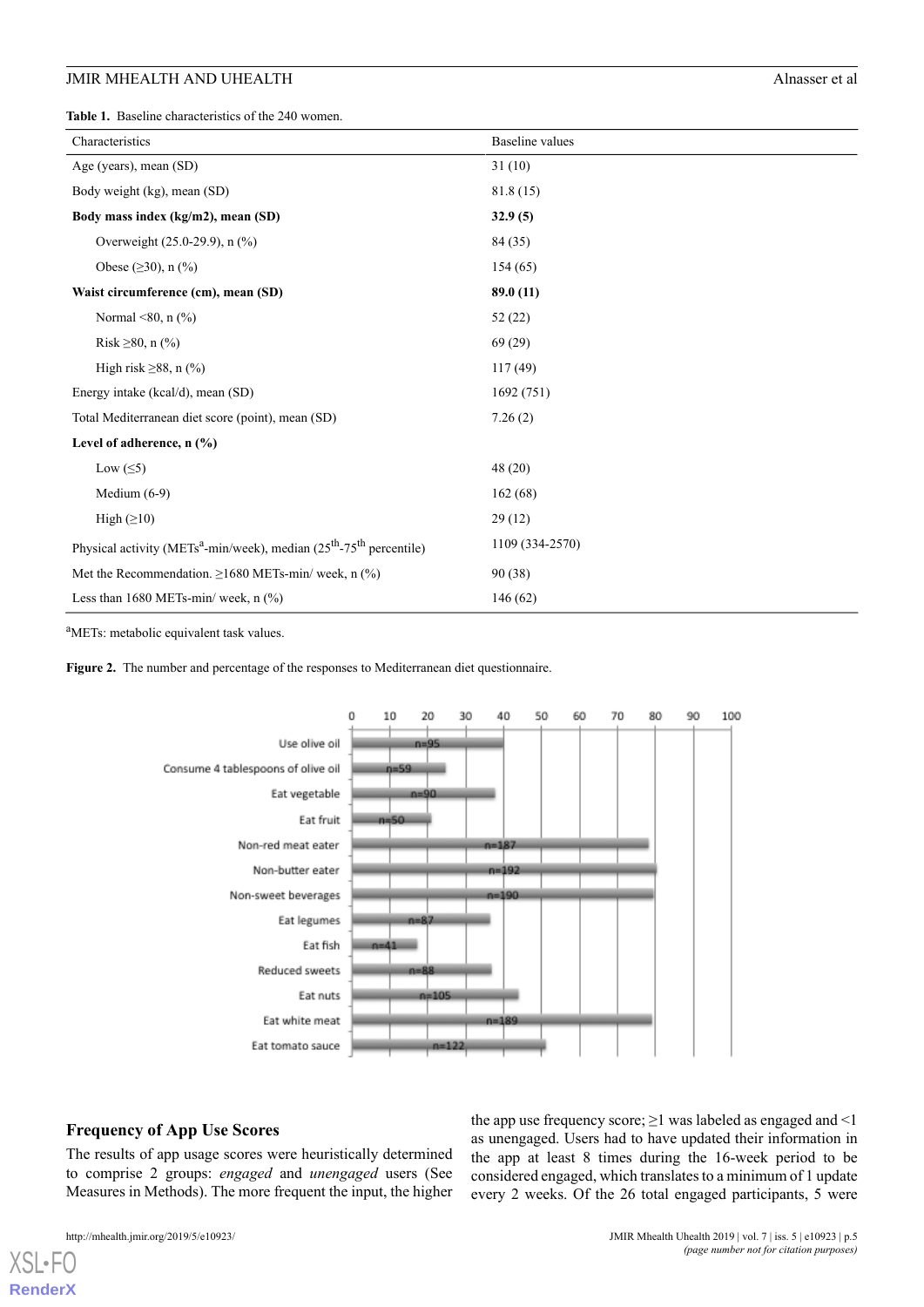labeled as unengaged at the 2-month assessment, but they increased their usage in the last 2 months, which relabeled them as engaged at the 4-month assessment. No participant went from being labeled as engaged (at 2 months) to unengaged at 4 months.

#### **Effects of 4-month Intervention**

#### *Anthropometric Changes*

Engaged users lost 1.3 (SD 0.6) kg of body weight  $(P=0.03)$ , significantly reduced WC by 4.9 (SD 1.1) cm (*P*<.0001), and lowered BMI by 0.6 (SD 0.2). Unengaged users lost 0.2 (SD 0.8) kg of body weight, reduced their WC by 3.0 (SD 0.8) cm, and exhibited no change in BMI [\(Table 2\)](#page-5-0).

#### *Diet and Lifestyle Changes*

#### **Energy Intake**

Engaged users significantly reduced their energy intake by 672 calories per day (*P*=.002; see [Multimedia Appendix 1\)](#page-7-0), consuming 1470 (SD 535) calories per day, thereby meeting the reduction requirement [[5\]](#page-8-4) for decreasing weight-related risks. Unengaged users lowered their energy intake by 204 calories per day, consuming 1644 (SD 453) calories per day, but they failed to meet the requirement for weight loss ([Table](#page-5-0) [2\)](#page-5-0).

<span id="page-5-0"></span>**Table 2.** Summary of effect results after the 4-month intervention.

#### **Mediterranean Diet**

Engaged and unengaged participants had a mean MDS of 8.65 (SD 2.2) and 8.00 (SD 2.7), respectively, indicating a statistically significant improvement in overall MD adherence (*P*=.003). High MD adherence was achieved by 40% (16/40) of all participants at 4 months, compared with 12% (6/40) at baseline. Adherence to fruit  $(O4; P=.005)$  and vegetable  $(O3; P=.02)$ consumption was improved by all participants collectively. The engaged participants significantly lowered consumption of sweets and improved MD adherence (*P*<.001), whereas the unengaged participants increased their intake and lowered adherence. [Table 3](#page-5-1) shows mean MDS and adherence to MD questions. [Multimedia Appendix 2](#page-8-20) shows *P* values and adherence to MD questions (See [Multimedia Appendix 2](#page-8-20)).

### **Physical Activity**

At baseline, 69% (18/26) of engaged participants and 61% (8/14) of unengaged participants did not meet the PA recommendation, labeling them as inactive. The most common reason given for physical inactivity at any of the 3 assessments was *lack of time*. By 4 months, the engaged participants and unengaged participants increased their PA by 112 and 48 METs-mins per week, respectively ([Table 2\)](#page-5-0); however, no statistically significant changes were achieved by either of the 2 groups and neither met the recommendation ([Table 4](#page-5-2)).

| Changes                               | Engaged     |               | Unengaged   |                  | $P$ values                 |                             |
|---------------------------------------|-------------|---------------|-------------|------------------|----------------------------|-----------------------------|
| Changes                               | Mean $(SD)$ | $\frac{0}{0}$ | Mean $(SD)$ | $\%$             | Within-group<br>difference | Between-group<br>difference |
| Body weight (kg)                      | $-1.3(0.6)$ | $-2$          | $-0.2(0.8)$ | $\boldsymbol{0}$ | .18                        | .34                         |
| Waist circumference (cm)              | $-4.9(1.1)$ | $-5$          | $-3(0.8)$   | $-3$             | < 0.01                     | .35                         |
| Body mass index $(kg/m2)$             | $-0.6(0.2)$ | $-2$          | 0(0.2)      | $\theta$         | .18                        | .27                         |
| Energy $(kcal/d)$                     | $-672(283)$ | $-31$         | $-204(403)$ | $-11$            | .002                       | .30f                        |
| Adherence to Mediterranean diet score | 1.3(0.5)    | 18            | 0.54(0.5)   | 7                | .003                       | .39                         |
| Physical activity                     | 112 (669)   | 8             | 48 (148)    | 3                | .77                        | .49                         |

#### <span id="page-5-1"></span>**Table 3.** Adherence to Mediterranean diet score.

<span id="page-5-2"></span>

| Level of adherence | Engaged $(n=26)$            |                      | Unengaged $(n=14)$   |                      |  |
|--------------------|-----------------------------|----------------------|----------------------|----------------------|--|
|                    | Baseline, $n$ $\frac{9}{6}$ | 4 months, $n$ $(\%)$ | Baseline, $n$ $(\%)$ | 4 months, $n$ $(\%)$ |  |
| Low $(\leq 5)$     | 4(15)                       | 3(12)                | 2(15)                | 3(23)                |  |
| Medium $(6-9)$     | 19(73)                      | 13(50)               | 8(62)                | 4(31)                |  |
| High $(\geq 10)$   | 3(12)                       | 10(39)               | 3(23)                | 6(46)                |  |

#### **Table 4.** Success rate of adherence to recommended daily physical activity.

| Physical activity                                | Engaged $(n=26)$            |                      | Unengaged $(n=14)$          |                             |
|--------------------------------------------------|-----------------------------|----------------------|-----------------------------|-----------------------------|
|                                                  | Baseline, $n$ $\frac{9}{6}$ | 4 months, $n$ $(\%)$ | Baseline, $n$ $\frac{9}{6}$ | 4 months, $n$ $\frac{9}{6}$ |
| Met the recommendation $\geq$ 1680 METs-min/week | 8 (31)                      | 7(27)                | 5 (39)                      | 5(39)                       |
| Less than 1680 METs-min/week                     | 18 (69)                     | 19 (73)              | 8 (62)                      | 8(62)                       |

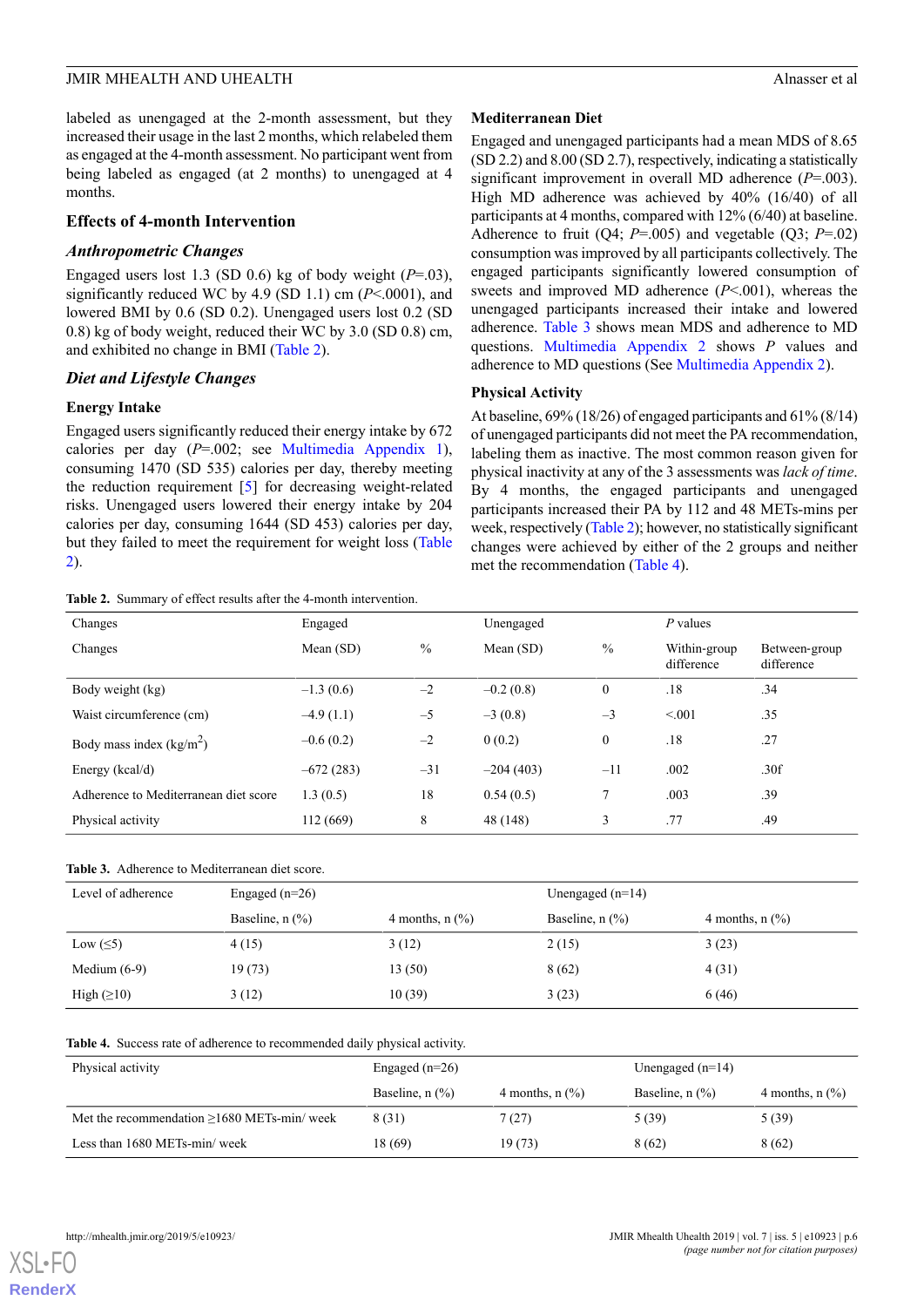## **System Usability Scale**

An average of the SUS scores calculated at 2 months and 4 months was determined for all participants. Engaged and unengaged users had an average SUS score of 69.3 (SD 10) and 64.3 (SD 8.6), respectively, indicating a marginally high acceptability rating (approximately >63) closer to an adjective rating of *good* (approximately >71.4) than of *ok* (approximately >50.9). A more in-depth analysis was carried out in a triangulated study on the relationship among actual user experiences, that is, the SUS score from this study, evidence-informed requirements [[14\]](#page-8-13), and potential user expectations [\[16](#page-8-15)], to explore the users' primary preferences and suggested improvements of the Twazon weight loss app [[28\]](#page-9-7).

# *Discussion*

# **Principal Findings**

This pilot study aimed to evaluate the effectiveness of the Twazon Arabic weight loss app and to determine the feasibility of implementing it in a weight loss intervention among overweight and obese Saudi women. Due to a limited sample size and some methodological concerns, no concrete conclusions can be made about the effectiveness of the Twazon app. This study also reveals that the intervention may not be feasible because of low retention, despite successful recruitment and no significant differences found in baseline data between noncompleters and completers. A detailed discussion of these issues and how they might be avoided follows in this section.

# **Effectiveness of the Twazon App**

System usability was deemed to be of marginally high acceptability and those participants who engaged with the app more frequently, also experienced more successful outcomes. The engaged users lost an average of 0.2 (SD 0.1) kg by 2-months, and an additional 1.1 (SD 0.5) kg by the end of the intervention, with a total loss of 2% of baseline weight. This did not meet the 10% of clinically recommended weight loss for reducing risk factors associated with obesity, however, similar findings [\[29](#page-9-8)] in a smartphone-based weight-loss intervention showed an average loss of 1.8 kg after 6-months, indicating sustainable gradual weight loss over time. By 4-months, the engaged users significantly reduced WC by 4.9 (SD 1.1) cm (*P*<.001), going from a *substantially increased risk* to an *increased risk* for metabolic complications, and representing progress toward clinically significant weight-loss.

Energy intake and daily diet choices seem to have been positively influenced by increased interaction with the app. By the end of the intervention, engaged users reported an average intake of 1470 (SD 535) calories per day**,** representing the recommended daily intake of 1200-1600 calories per day for achieving weight loss [[30\]](#page-9-9). Although overweight and obese women often underreport their energy intake [\[31](#page-9-10)], the ASA24 can be a useful tool for determining the dietary intake of this population; Widamen and colleagues [[32\]](#page-9-11) found only a 5% difference between energy reported and actual energy consumed. Despite the associations between obesity and the issue of underestimating, this study considered the process of

self-monitoring to be more important than the accuracy of reported dietary intake [[33\]](#page-9-12).

MD adherence revealed that the rate of positive MD adjustment increased after 4-months for those who engaged with the app. Engaged participants reported consuming very little red meat, butter or carbonated and SSBs at baseline and 4-months, with small improvements made for the latter two. At 4-months the engaged participants were more successful at increasing or maintaining MD adherence with the most notable declines in adherence being for the consumption of sweets and SSBs. Changing trends in Saudi food choices that may contribute to the obesity problem should be considered for their role in health-related outcomes; for instance, some highly popular, foreign foods such as high-fat processed cheese products and spreads [\[34](#page-9-13),[35\]](#page-9-14) may not have been reported because of their absence on the MD questionnaire. The low reporting of SSB consumption in this study is also questionable as research conducted in the KSA reported that at least 46% of adults are consuming one or two soft drinks, energy drinks and/or sweet beverages a day [[36](#page-9-15)[-38](#page-9-16)]. A preexisting knowledge of SSBs being associated with increased obesity [\[39](#page-9-17)] may have had an influence on low-reporting, however, it is also possible the question was not understood to include fruit drinks, juices or syrup-flavored coffee beverages which contain excessive amounts of sugar [\[40](#page-9-18)-[42\]](#page-9-19).

The unengaged users experienced some progress in diet by decreasing caloric intake by 204 (SD 403) calories per day and lost 0.2 (SD 0.8) kg of body weight. These results could be attributed to awareness-induced outcomes. A review study [\[43](#page-9-20)] indicated that participants were more conscious of certain diet and lifestyle habits after the intervention, despite not having used the app because of the information they received during the assessments and questionnaires. In terms of PA improvements, the lack of significant differences was not unexpected for 2 main reasons: first, a meta-analysis of weight-loss apps showed no significant changes in PA [[12\]](#page-8-11), and second, three-quarters of Saudi women are characterized as *insufficiently active* [[44\]](#page-10-0), ranking as the least physically active worldwide. Causes for the lack of PA in the KSA include an absence of locations designed for general PA such as sidewalks or green spaces and very limited options for female-oriented PA; only high-cost gyms or sports clubs exist which means that normal daily walking or aerobic movement is not a common activity for either gender [\[45](#page-10-1)].

#### **Feasibility of the Twazon Intervention**

Although high recruitment rates were achieved (n=240 participants, or 10% of the original recruitment target) only 17% of the sample was retained. It is difficult to identify the exact reasons for attrition; however, there are several possibilities. Seed and colleagues suggest that high recruitment rates have the potential to have a negative effect on retention rates, such as individuals initially participating but not committing to the full duration of an intervention [\[46\]](#page-10-2). Whether or not a participant had the intent to commit or was actually prepared to devote the necessary work to begin losing weight was not assessed before beginning the current study. Being interested in losing weight was a requisite but may not have been an adequate indicator of

 $XS$ -FO **[RenderX](http://www.renderx.com/)**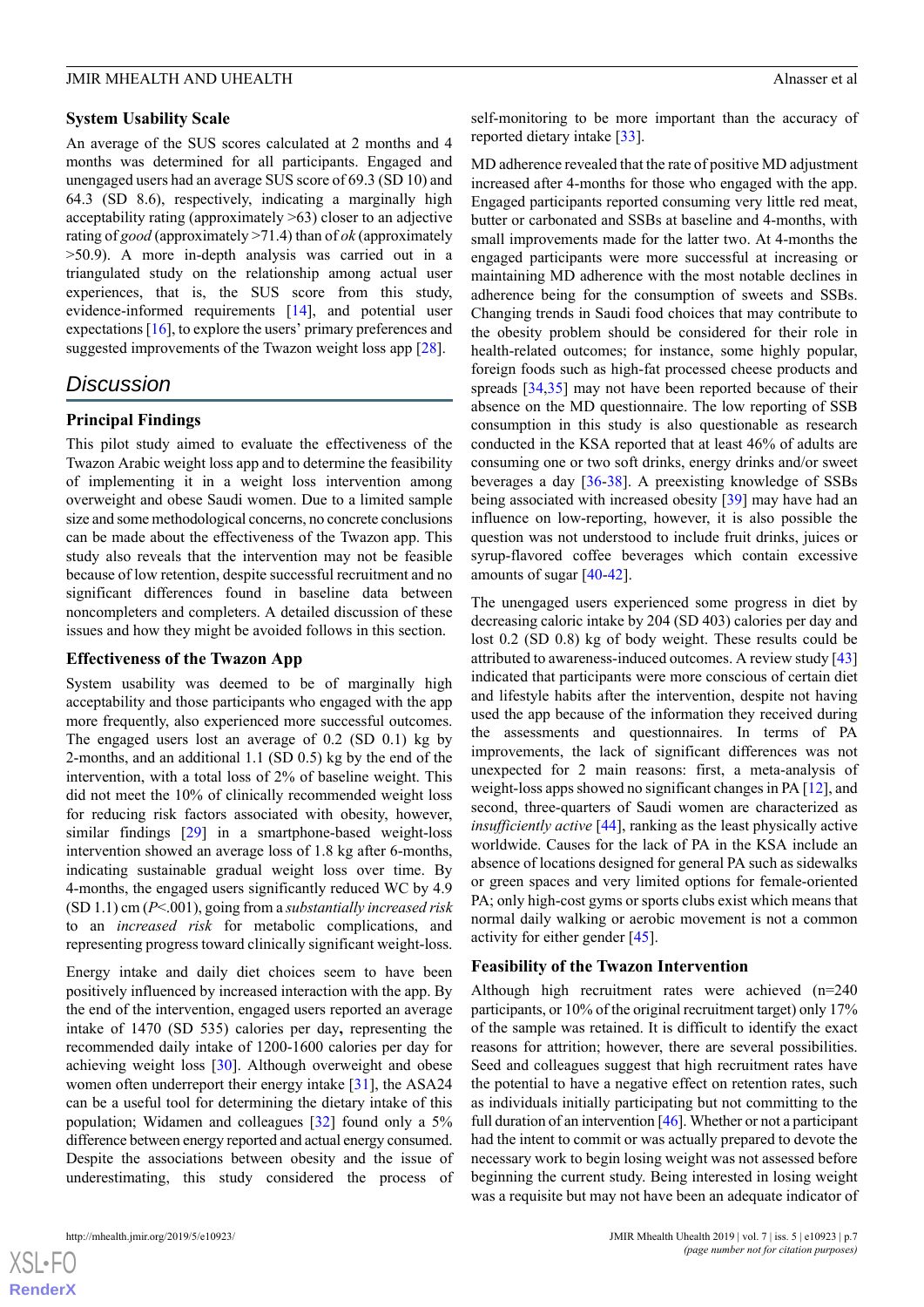what a participant was willing to invest in terms of behavior change and self-monitoring. A readiness questionnaire that also indicates what the commitment potentially could entail in terms of time and effort might assist in evaluating this. Participants who are new to lifestyle modification or weight loss may have felt unprepared, thereby affecting retention [[47\]](#page-10-3).

High attrition may be also explained by motivation; very little is known about what drives a Saudi man or woman to participate in a weight loss intervention. In line with this, an aversion to goals perceived as not being robust enough or disappointing [[48,](#page-10-4)[49](#page-10-5)] may have demotivated participants. During recruitment, many women reported losing interest in the intervention due to dissatisfaction with the goal of a 10% loss of total body weight [[50](#page-10-6)[,51](#page-10-7)]. Other app-based weight-loss interventions have found that many participants with obesity discontinued app use if the initial amount of weight lost was unsatisfactory [\[52](#page-10-8),[53\]](#page-10-9). Although Foster [\[48](#page-10-4)] and other studies [\[49](#page-10-5),[54\]](#page-10-10) found that a weight-loss goal of 22-34% was expected and perceived as more motivating, attainment of 50% of said goal resulted in positive physical and psychosocial effects. If less-than-satisfactory weight loss goals can still be beneficial to obese individuals, then there may be a need for cognitive intervention aimed at improving personal body image and reducing the importance of weight as a number.

The amount of personal contact had with researchers could also have had an effect on a participant's adherence to the Twazon intervention. Weight loss interventions delivered via mobile phone that also included daily personal contact by those carrying out the intervention were found to be more effective than a stand-alone app [[55\]](#page-10-11). Although there have not been any studies conducted in the KSA assessing the effect of personal contact, Aroian and colleagues' longitudinal study [[56\]](#page-10-12) in the United States states that explored the efficacy and inefficacy of strategies used to recruit and retain Arab Muslim immigrant women and their children for research. Their results indicated that personal contact with data collectors that they trusted and had good rapport with, was the most important motivator for adherence to the study. This should be explored by future research, as these findings may hold true in Arab nations like the KSA, and perhaps in other high-context communication cultures [[57](#page-10-13)[,58](#page-10-14)] that place substantial value on the community.

#### **Strengths and Limitations**

The Twazon weight loss app intervention is, to the best of our knowledge, the first of its kind in the Gulf region, and unique in its focus on adult Saudi women, in its use of an original Arabic weight loss app, and in its development being in compliance with EIPs and behavior change techniques for weight-loss. This study is not without its limitations, which include: (1) a lack of control group, (2) recruitment that combined traditional methods with social media, (3) discrepancies between changes in weight and WC, (4) normal fluctuations in body weight changes was not considered, (5) possible underreporting of energy intake, and finally, (6) no validated index of app use was available. Future research should be aware of these limitations when designing protocol for similar studies so that more conclusive evidence can support the findings.

#### **Conclusions**

The study set out to evaluate the effectiveness of the culturally-adapted and evidence-informed Arabic Twazon app which was developed to promote weight loss through lifestyle modification, and to determine the feasibility of using said app in an intervention conducted among obese and overweight Saudi women. Although some positive outcomes of change were observed, limited sample size did not allow for any concrete conclusions to be established from the current study's findings, and therefore, the effectiveness of Twazon cannot be confirmed. Whether the complexity of the Twazon app's multicomponent features was encouraging of weight loss or overly demanding on the participants is also still unknown. In regards to the feasibility of the Twazon app intervention, retention was challenging, and for this reason it is not certain if app-enabled mobile phone technology should be used in weight-loss interventions among the target population; researchers should conduct more in-depth exploratory analysis of potential issues before designing clinical trials. Regarding local policy in the KSA, a substantial increase in the availability of PA-promoting environments and the integration of health-and-diet education needs to be implemented for all citizens of all ages if the obesity epidemic is to be effectively managed. Future studies are sorely needed in and around the Middle East as well as among similar populations found outside the region.

#### **Acknowledgments**

<span id="page-7-0"></span>The authors extend their appreciation to the Research and Development Office-Ministry of Education for funding this research work, through project number (HQI-001).

#### **Conflicts of Interest**

None declared.

#### **Multimedia Appendix 1**

Repeated measure analysis of variance (ANOVA) analyses of 4-month weight loss intervention for the engaged users (n=26) andunengaged users (n=14).

[[PDF File \(Adobe PDF File\), 78KB](https://mhealth.jmir.org/article/downloadSuppFile/10923/105299) - [mhealth\\_v7i5e10923\\_app1.pdf](https://mhealth.jmir.org/article/downloadSuppFile/10923/105299) ]

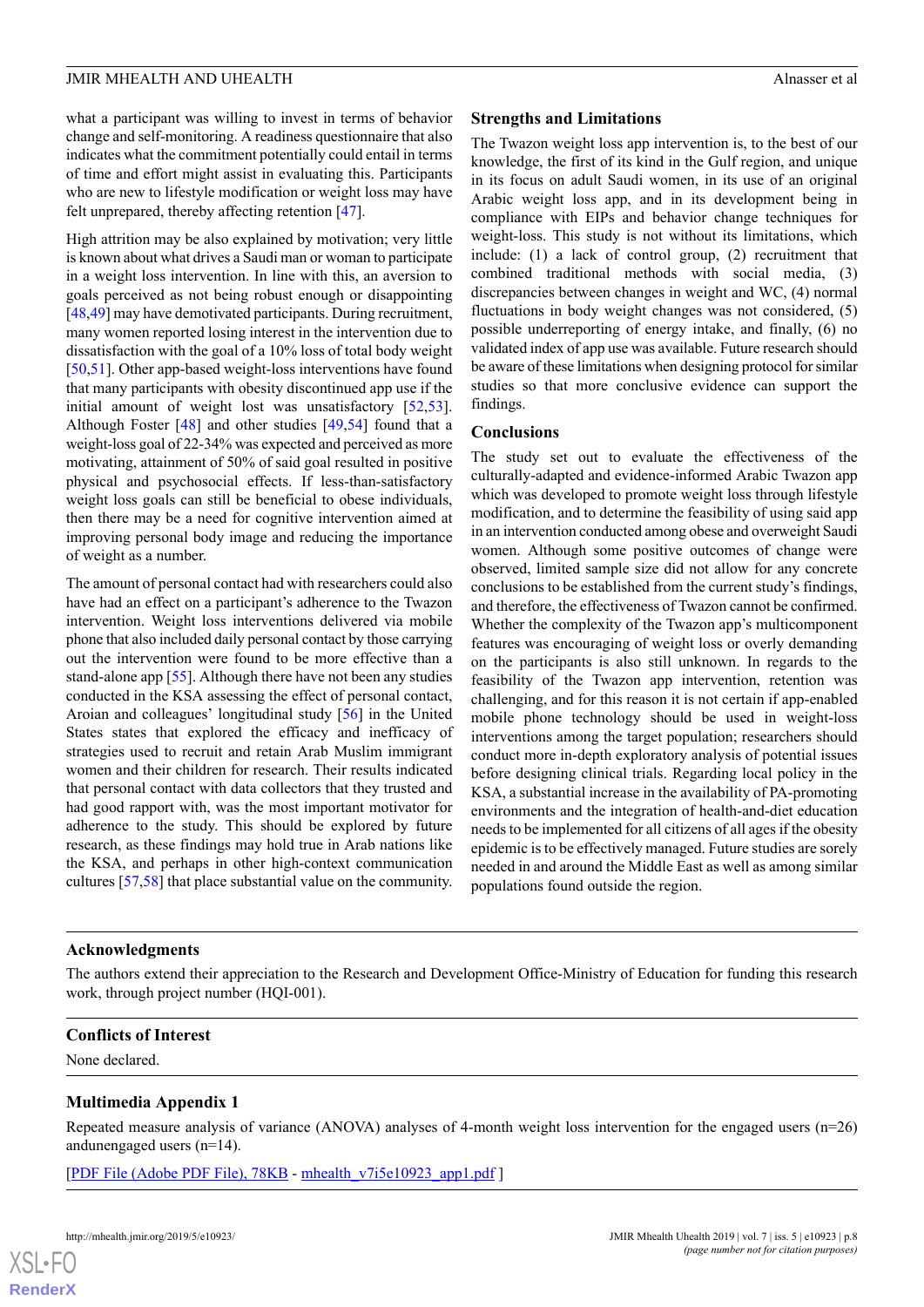# <span id="page-8-20"></span>**Multimedia Appendix 2**

Results of repeated measure analysis of variance (ANOVA) of the Mediterranean diet Scores for the engaged users (n=26) and unengaged users (n=14).

[[PDF File \(Adobe PDF File\), 71KB](https://mhealth.jmir.org/article/downloadSuppFile/10923/105300) - [mhealth\\_v7i5e10923\\_app2.pdf](https://mhealth.jmir.org/article/downloadSuppFile/10923/105300) ]

# <span id="page-8-0"></span>**References**

- <span id="page-8-1"></span>1. DeNicola E, Aburizaiza O, Siddique A. Doi.org. Obesity and public health in the Kingdom of Saudi Arabia URL: [https:/](https://www.degruyter.com/view/j/reveh.2015.30.issue-3/reveh-2015-0008/reveh-2015-0008.xml) [/www.degruyter.com/view/j/reveh.2015.30.issue-3/reveh-2015-0008/reveh-2015-0008.xml](https://www.degruyter.com/view/j/reveh.2015.30.issue-3/reveh-2015-0008/reveh-2015-0008.xml) [accessed 2019-05-14] [[WebCite](http://www.webcitation.org/78NVRnuYf) [Cache ID 78NVRnuYf\]](http://www.webcitation.org/78NVRnuYf)
- <span id="page-8-2"></span>2. World Health Organization. Global health observatory data repository URL: [http://apps.who.int/gho/data/node.main.](http://apps.who.int/gho/data/node.main.A900A?lang=en) [A900A?lang=en](http://apps.who.int/gho/data/node.main.A900A?lang=en) [accessed 2018-05-02] [[WebCite Cache ID 6z6dAy2bs](http://www.webcitation.org/6z6dAy2bs)]
- <span id="page-8-3"></span>3. Al-Quwaidhi AJ, Pearce MS, Critchley JA, Sobngwi E, O'Flaherty M. Trends and future projections of the prevalence of adult obesity in Saudi Arabia, 1992-2022. East Mediterr Health J 2014 Oct;20(10):589-595. [Medline: [25356689](http://www.ncbi.nlm.nih.gov/entrez/query.fcgi?cmd=Retrieve&db=PubMed&list_uids=25356689&dopt=Abstract)]
- <span id="page-8-5"></span><span id="page-8-4"></span>4. Popkin B. Global nutrition dynamics: the world is shifting rapidly toward a diet linked with noncommunicable diseases. Am J Clin Nutr 2006 Aug;84(2):289-298. [doi: [10.1093/ajcn/84.1.289](http://dx.doi.org/10.1093/ajcn/84.1.289)] [Medline: [16895874\]](http://www.ncbi.nlm.nih.gov/entrez/query.fcgi?cmd=Retrieve&db=PubMed&list_uids=16895874&dopt=Abstract)
- 5. Al-Khaldi Y. Obesity in Saudi Arabia………gaps in research. Saudi J Obesity 2014;2(1):1. [doi: [10.4103/2347-2618.137562\]](http://dx.doi.org/10.4103/2347-2618.137562)
- <span id="page-8-6"></span>6. Centre for Public Health Excellence at NICE (UK), National Collaborating Centre for Primary Care (UK). The National Institute for Health and Care Excellence. 2006 Jan 1. Obesity: the prevention, identification, assessment and management of overweight and obesity in adults and children [Internet] URL: [https://www.nice.org.uk/guidance/cg189/evidence/](https://www.nice.org.uk/guidance/cg189/evidence/obesity-update-appendix-m-pdf-6960327447) [obesity-update-appendix-m-pdf-6960327447](https://www.nice.org.uk/guidance/cg189/evidence/obesity-update-appendix-m-pdf-6960327447) [accessed 2019-05-14] [[WebCite Cache ID 78NWJXAru](http://www.webcitation.org/78NWJXAru)]
- <span id="page-8-7"></span>7. Al-Khaldi Y. Bariatric surgery in Saudi Arabia: the urgent need for standards. Saudi J Obesity 2016;4(1):1. [doi: [10.4103/2347-2618.184930\]](http://dx.doi.org/10.4103/2347-2618.184930)
- <span id="page-8-8"></span>8. Magro DO, Geloneze B, Delfini R, Pareja BC, Callejas F, Pareja JC. Long-term weight regain after gastric bypass: a 5-year prospective study. Obes Surg 2008 Jun;18(6):648-651 [\[FREE Full text\]](https://doi.org/10.1007/s11695-007-9265-1) [doi: [10.1007/s11695-007-9265-1\]](http://dx.doi.org/10.1007/s11695-007-9265-1) [Medline: [18392907](http://www.ncbi.nlm.nih.gov/entrez/query.fcgi?cmd=Retrieve&db=PubMed&list_uids=18392907&dopt=Abstract)]
- <span id="page-8-9"></span>9. Karmali S, Brar B, Shi X, Sharma AM, de Gara C, Birch DW. Weight recidivism post-bariatric surgery: a systematic review. Obes Surg 2013 Nov;23(11):1922-1933. [doi: [10.1007/s11695-013-1070-4\]](http://dx.doi.org/10.1007/s11695-013-1070-4) [Medline: [23996349\]](http://www.ncbi.nlm.nih.gov/entrez/query.fcgi?cmd=Retrieve&db=PubMed&list_uids=23996349&dopt=Abstract)
- <span id="page-8-10"></span>10. US Preventive Services Task Force, Bibbins-Domingo K, Grossman DC, Curry SJ, Davidson KW, Epling JW, et al. Screening for and management of obesity in adults: US Preventive Services Task Force recommendation statement. J Am Med Assoc 2017 Jan 24;317(4):407-414. [doi: [10.1001/jama.2016.20325](http://dx.doi.org/10.1001/jama.2016.20325)] [Medline: [28118461](http://www.ncbi.nlm.nih.gov/entrez/query.fcgi?cmd=Retrieve&db=PubMed&list_uids=28118461&dopt=Abstract)]
- <span id="page-8-11"></span>11. Alfadda AA, Al-Dhwayan MM, Alharbi AA, Al Khudhair BK, Al Nozha OM, Al-Qahtani NM, et al. The Saudi clinical practice guideline for the management of overweight and obesity in adults. Saudi Med J 2016 Oct;37(10):1151-1162 [\[FREE](https://dx.doi.org/10.15537/smj.2016.10.14353) [Full text](https://dx.doi.org/10.15537/smj.2016.10.14353)] [doi: [10.15537/smj.2016.10.14353](http://dx.doi.org/10.15537/smj.2016.10.14353)] [Medline: [27652370](http://www.ncbi.nlm.nih.gov/entrez/query.fcgi?cmd=Retrieve&db=PubMed&list_uids=27652370&dopt=Abstract)]
- <span id="page-8-13"></span><span id="page-8-12"></span>12. Flores MG, Granado-Font E, Ferré-Grau C, Montaña-Carreras X. Mobile phone apps to promote weight loss and increase physical activity: a systematic review and meta-analysis. J Med Internet Res 2015;17(11):e253 [[FREE Full text](http://www.jmir.org/2015/11/e253/)] [doi: [10.2196/jmir.4836](http://dx.doi.org/10.2196/jmir.4836)] [Medline: [26554314](http://www.ncbi.nlm.nih.gov/entrez/query.fcgi?cmd=Retrieve&db=PubMed&list_uids=26554314&dopt=Abstract)]
- <span id="page-8-14"></span>13. Communications and Information Technology Commission. ICT Indicators End of 2017 Q2 Report URL: [https://www.](https://www.citc.gov.sa/en/indicators/Indicators%20of%20Communications%20and%20Information%20Techn/ICTIndicators-Q22017En.pdf#search=CITC%2C%20Q2%202017) [citc.gov.sa/en/indicators/Indicators%20of%20Communications%20and%20Information%20Techn/ICTIndicators-Q22017En.](https://www.citc.gov.sa/en/indicators/Indicators%20of%20Communications%20and%20Information%20Techn/ICTIndicators-Q22017En.pdf#search=CITC%2C%20Q2%202017) [pdf#search=CITC%2C%20Q2%202017](https://www.citc.gov.sa/en/indicators/Indicators%20of%20Communications%20and%20Information%20Techn/ICTIndicators-Q22017En.pdf#search=CITC%2C%20Q2%202017) [accessed 2017-02-05] [[WebCite Cache ID 78L3OlBXZ\]](http://www.webcitation.org/78L3OlBXZ)
- <span id="page-8-15"></span>14. Alnasser AA, Amalraj RE, Sathiaseelan A, Al-Khalifa AS, Marais D. Do Arabic weight-loss apps adhere to evidence-informed practices? Transl Behav Med 2016 Dec;6(3):396-402 [\[FREE Full text\]](http://europepmc.org/abstract/MED/27528528) [doi: [10.1007/s13142-015-0347-7](http://dx.doi.org/10.1007/s13142-015-0347-7)] [Medline: [27528528](http://www.ncbi.nlm.nih.gov/entrez/query.fcgi?cmd=Retrieve&db=PubMed&list_uids=27528528&dopt=Abstract)]
- <span id="page-8-16"></span>15. Alnasser A, Sathiaseelan A, Al-Khalifa A, Marais D. Development of 'Twazon': an Arabic app for weight loss. JMIR Res Protoc 2016 May 16;5(2):e76 [[FREE Full text](http://www.researchprotocols.org/2016/2/e76/)] [doi: [10.2196/resprot.5497](http://dx.doi.org/10.2196/resprot.5497)] [Medline: [27185568\]](http://www.ncbi.nlm.nih.gov/entrez/query.fcgi?cmd=Retrieve&db=PubMed&list_uids=27185568&dopt=Abstract)
- <span id="page-8-18"></span><span id="page-8-17"></span>16. Alnasser AA, Alkhalifa AS, Sathiaseelan A, Marais D. What overweight women want from a weight loss app: a qualitative study on Arabic women. JMIR Mhealth Uhealth 2015;3(2):e41 [[FREE Full text](http://mhealth.jmir.org/2015/2/e41/)] [doi: [10.2196/mhealth.4409](http://dx.doi.org/10.2196/mhealth.4409)] [Medline: [25993907](http://www.ncbi.nlm.nih.gov/entrez/query.fcgi?cmd=Retrieve&db=PubMed&list_uids=25993907&dopt=Abstract)]
- <span id="page-8-19"></span>17. World Health Organization. BMI classification URL: [http://apps.who.int/bmi/index.jsp?introPage=intro\\_3.html](http://apps.who.int/bmi/index.jsp?introPage=intro_3.html) [[WebCite](http://www.webcitation.org/6z6hWlsO1) [Cache ID 6z6hWlsO1\]](http://www.webcitation.org/6z6hWlsO1)
- 18. National Department of Health South Africa. Waist Circumference and Waist-Hip Ratio : Report of a WHO expert Consultation, Geneva, 8-11 December 2008. Geneva: World Health Organization; 2020.
- 19. Subar AF, Kirkpatrick SI, Mittl B, Zimmerman TP, Thompson FE, Bingley C, et al. The Automated Self-Administered 24-hour dietary recall (ASA24): a resource for researchers, clinicians, and educators from the National Cancer Institute. J Acad Nutr Diet 2012 Aug;112(8):1134-1137 [[FREE Full text](http://europepmc.org/abstract/MED/22704899)] [doi: [10.1016/j.jand.2012.04.016](http://dx.doi.org/10.1016/j.jand.2012.04.016)] [Medline: [22704899](http://www.ncbi.nlm.nih.gov/entrez/query.fcgi?cmd=Retrieve&db=PubMed&list_uids=22704899&dopt=Abstract)]
- 20. Martínez-González MA, García-Arellano A, Toledo E, Salas-Salvadó J, Buil-Cosiales P, Corella D, et al. A 14-item Mediterranean diet assessment tool and obesity indexes among high-risk subjects: the PREDIMED trial. PLoS One 2012;7(8):e43134 [[FREE Full text](http://dx.plos.org/10.1371/journal.pone.0043134)] [doi: [10.1371/journal.pone.0043134\]](http://dx.doi.org/10.1371/journal.pone.0043134) [Medline: [22905215](http://www.ncbi.nlm.nih.gov/entrez/query.fcgi?cmd=Retrieve&db=PubMed&list_uids=22905215&dopt=Abstract)]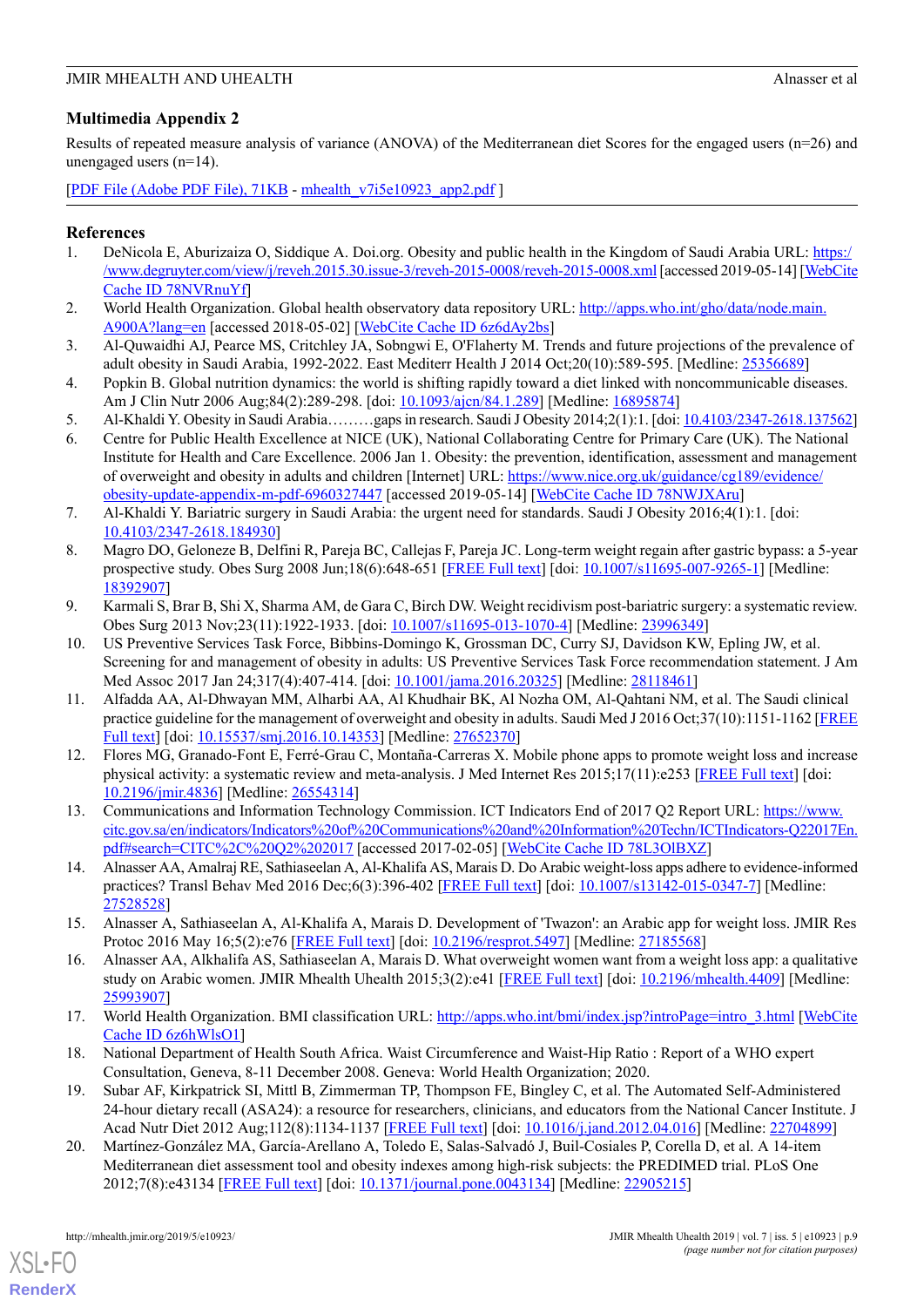- <span id="page-9-0"></span>21. Al-Hazzaa HM, Musaiger AO, ATLS Research Group. Arab Teens Lifestyle Study (ATLS): objectives, design, methodology and implications. Diabetes Metab Syndr Obes 2011;4:417-426 [\[FREE Full text](https://dx.doi.org/10.2147/DMSO.S26676)] [doi: [10.2147/DMSO.S26676\]](http://dx.doi.org/10.2147/DMSO.S26676) [Medline: [22253540](http://www.ncbi.nlm.nih.gov/entrez/query.fcgi?cmd=Retrieve&db=PubMed&list_uids=22253540&dopt=Abstract)]
- <span id="page-9-1"></span>22. Ainsworth BE, Haskell WL, Herrmann SD, Meckes N, Bassett DR, Tudor-Locke C, et al. 2011 Compendium of Physical Activities: a second update of codes and MET values. Med Sci Sports Exerc 2011 Aug;43(8):1575-1581. [doi: [10.1249/MSS.0b013e31821ece12](http://dx.doi.org/10.1249/MSS.0b013e31821ece12)] [Medline: [21681120](http://www.ncbi.nlm.nih.gov/entrez/query.fcgi?cmd=Retrieve&db=PubMed&list_uids=21681120&dopt=Abstract)]
- <span id="page-9-2"></span>23. Al-Hazzaa HA, Abahussain NA, Al-Sobayel HI, Qahwaji DM, Musaiger AO. Physical activity, sedentary behaviors and dietary habits among Saudi adolescents relative to age, gender and region. Int J Behav Nutr Phys Act 2011 Dec 21;8(1):140 [[FREE Full text](https://ijbnpa.biomedcentral.com/articles/10.1186/1479-5868-8-140)] [doi: [10.1186/1479-5868-8-140](http://dx.doi.org/10.1186/1479-5868-8-140)] [Medline: [22188825](http://www.ncbi.nlm.nih.gov/entrez/query.fcgi?cmd=Retrieve&db=PubMed&list_uids=22188825&dopt=Abstract)]
- <span id="page-9-4"></span><span id="page-9-3"></span>24. Brooke J. SUS-a quick and dirty usability scale. In: Usability Evaluation In Industry. Florida, United States: CRC Press; Jun 1, 1996:4-7.
- <span id="page-9-5"></span>25. Bangor A, Kortum P, Miller J. Determining what individual SUS scores mean: adding an adjective rating scale. J Usability Stud 2009 Jan 1 [\[FREE Full text\]](http://uxpajournal.org/en/determining-what-individual-sus-scores-mean-adding-an-adjective-rating-scale/)
- <span id="page-9-6"></span>26. Bangor A, Kortum P, Miller J. An empirical evaluation of the System Usability Scale. Int J Hum Comput Interact. ? 2008;24(6):594. [doi: [10.1080/10447310802205776](http://dx.doi.org/10.1080/10447310802205776)]
- <span id="page-9-7"></span>27. Agarwal S, LeFevre AE, Lee J, L'Engle K, Mehl G, Sinha C, et al. Guidelines for reporting of health interventions using mobile phones: mobile health (mHealth) evidence reporting and assessment (mERA) checklist. Br Med J 2016;352:i1174. [Medline: [26988021](http://www.ncbi.nlm.nih.gov/entrez/query.fcgi?cmd=Retrieve&db=PubMed&list_uids=26988021&dopt=Abstract)]
- <span id="page-9-8"></span>28. Alnasser A, Kyle J, Alkhalifah A, Marais D. Relationship between evidence requirements, user expectations, and actual experiences: usability evaluation of the Twazon Arabic weight loss app. JMIR Hum Factors 2018 Apr 17;5(2):e16 [\[FREE](http://humanfactors.jmir.org/2018/2/e16/) [Full text](http://humanfactors.jmir.org/2018/2/e16/)] [doi: [10.2196/humanfactors.9765](http://dx.doi.org/10.2196/humanfactors.9765)] [Medline: [29666042](http://www.ncbi.nlm.nih.gov/entrez/query.fcgi?cmd=Retrieve&db=PubMed&list_uids=29666042&dopt=Abstract)]
- <span id="page-9-9"></span>29. Allen JK, Stephens J, Dennison HC, Stewart KJ, Hauck S. Randomized controlled pilot study testing use of smartphone technology for obesity treatment. J Obes 2013;2013:151597 [\[FREE Full text\]](http://dx.doi.org/10.1155/2013/151597) [doi: [10.1155/2013/151597\]](http://dx.doi.org/10.1155/2013/151597) [Medline: [24392223](http://www.ncbi.nlm.nih.gov/entrez/query.fcgi?cmd=Retrieve&db=PubMed&list_uids=24392223&dopt=Abstract)]
- <span id="page-9-11"></span><span id="page-9-10"></span>30. Peterkin BB. Dietary guidelines for Americans, 1990 edition. J Am Diet Assoc 1990 Dec;90(12):1725-1727. [Medline: [2131342\]](http://www.ncbi.nlm.nih.gov/entrez/query.fcgi?cmd=Retrieve&db=PubMed&list_uids=2131342&dopt=Abstract)
- 31. Wehling H, Lusher J. People with a body mass index ≥30 under-report their dietary intake: a systematic review. J Health Psychol 2017 Jul 1:1359105317714318. [doi: [10.1177/1359105317714318](http://dx.doi.org/10.1177/1359105317714318)] [Medline: [28810493](http://www.ncbi.nlm.nih.gov/entrez/query.fcgi?cmd=Retrieve&db=PubMed&list_uids=28810493&dopt=Abstract)]
- <span id="page-9-12"></span>32. Widaman AM, Keim NL, Burnett DJ, Miller B, Witbracht MG, Widaman KF, et al. A potential tool for clinicians; evaluating a computer-led dietary assessment method in overweight and obese women during weight loss. Nutrients 2017 Mar 1;9(3) [[FREE Full text](http://www.mdpi.com/resolver?pii=nu9030218)] [doi: [10.3390/nu9030218\]](http://dx.doi.org/10.3390/nu9030218) [Medline: [28257040\]](http://www.ncbi.nlm.nih.gov/entrez/query.fcgi?cmd=Retrieve&db=PubMed&list_uids=28257040&dopt=Abstract)
- <span id="page-9-13"></span>33. Carter MC, Burley VJ, Nykjaer C, Cade JE. Adherence to a smartphone application for weight loss compared to website and paper diary: pilot randomized controlled trial. J Med Internet Res 2013 Apr 15;15(4):e32 [[FREE Full text](http://www.jmir.org/2013/4/e32/)] [doi: [10.2196/jmir.2283](http://dx.doi.org/10.2196/jmir.2283)] [Medline: [23587561](http://www.ncbi.nlm.nih.gov/entrez/query.fcgi?cmd=Retrieve&db=PubMed&list_uids=23587561&dopt=Abstract)]
- <span id="page-9-15"></span><span id="page-9-14"></span>34. Hussey M. Bord Bia - Irish Food Board. The Cheese market in Saudi Arabia reviewed URL: [http://www.bordbia.ie/industry/](http://www.bordbia.ie/industry/manufacturers/insight/alerts/Pages/TheCheesemarketinSaudiArabiareviewed.aspx?year=2014&wk=29) [manufacturers/insight/alerts/Pages/TheCheesemarketinSaudiArabiareviewed.aspx?year=2014&wk=29](http://www.bordbia.ie/industry/manufacturers/insight/alerts/Pages/TheCheesemarketinSaudiArabiareviewed.aspx?year=2014&wk=29) [accessed 2017-02-05] [[WebCite Cache ID 6z6fr0RW4](http://www.webcitation.org/6z6fr0RW4)]
- 35. Moradi-Lakeh M, El Bcheraoui C, Afshin A, Daoud F, AlMazroa MA, Al Saeedi M, et al. Diet in Saudi Arabia: findings from a nationally representative survey. Public Health Nutr 2017 Apr;20(6):1075-1081. [doi: [10.1017/S1368980016003141\]](http://dx.doi.org/10.1017/S1368980016003141) [Medline: [27974061](http://www.ncbi.nlm.nih.gov/entrez/query.fcgi?cmd=Retrieve&db=PubMed&list_uids=27974061&dopt=Abstract)]
- <span id="page-9-16"></span>36. Alsunni AA, Badar A. Energy drinks consumption pattern, perceived benefits and associated adverse effects amongst students of University of Dammam, Saudi Arabia. J Ayub Med Coll Abbottabad 2011;23(3):3-9. [Medline: [23272423\]](http://www.ncbi.nlm.nih.gov/entrez/query.fcgi?cmd=Retrieve&db=PubMed&list_uids=23272423&dopt=Abstract)
- <span id="page-9-17"></span>37. Faris MA. Patterns of caffeinated energy drinks consumption among adolescents and adults in Hail, Saudi Arabia. Food Nutr Sci 2014;05(02):158-168. [doi: [10.4236/fns.2014.52021\]](http://dx.doi.org/10.4236/fns.2014.52021)
- <span id="page-9-18"></span>38. Majeed F. Association of BMI with diet and physical activity of female medical students at the University of Dammam, Kingdom of Saudi Arabia. J Taibah Univ Sci 2015 Jun;10(2):188-196. [doi: [10.1016/j.jtumed.2014.11.004](http://dx.doi.org/10.1016/j.jtumed.2014.11.004)] [Medline: [27974061](http://www.ncbi.nlm.nih.gov/entrez/query.fcgi?cmd=Retrieve&db=PubMed&list_uids=27974061&dopt=Abstract)]
- 39. Epuru S, Shammary M. Nutrition knowledge and its impact on food choices among the students of Saudi Arabia. IOSR J Biotechnol Biochem 2014 Jun;13(1):68-74. [doi: [10.9790/0853-13156874](http://dx.doi.org/10.9790/0853-13156874)]
- <span id="page-9-20"></span><span id="page-9-19"></span>40. Action on Sugar. 2016 Jan 1. Shocking amount of sugar found in many hot flavoured drinks URL: [http://www.](http://www.actiononsugar.org/news-centre/surveys/2016/shocking-amount-of-sugar-found-in-many-hot-flavoured-drinks.html) [actiononsugar.org/news-centre/surveys/2016/shocking-amount-of-sugar-found-in-many-hot-flavoured-drinks.html](http://www.actiononsugar.org/news-centre/surveys/2016/shocking-amount-of-sugar-found-in-many-hot-flavoured-drinks.html) [accessed 2019-05-15] [\[WebCite Cache ID 78NZoe7LO](http://www.webcitation.org/78NZoe7LO)]
- 41. Wilson T, Dahl R, Temple N. Beverage tends affect future nutritional health impact. In: Beverage Impacts on Health and Nutrition. New York, NY: Springer International Publishing; Jan 1, 2016:351-358.
- 42. Gill JM, Sattar N. Fruit juice: just another sugary drink? Lancet Diabetes Endocrinol 2014 Jun;2(6):444-446. [doi: [10.1016/S2213-8587\(14\)70013-0\]](http://dx.doi.org/10.1016/S2213-8587(14)70013-0) [Medline: [24731678](http://www.ncbi.nlm.nih.gov/entrez/query.fcgi?cmd=Retrieve&db=PubMed&list_uids=24731678&dopt=Abstract)]
- 43. Semper HM, Povey R, Clark-Carter D. A systematic review of the effectiveness of smartphone applications that encourage dietary self-regulatory strategies for weight loss in overweight and obese adults. Obes Rev 2016 Dec;17(9):895-906 [\[FREE](http://www.jmir.org/2015/11/e253/) [Full text](http://www.jmir.org/2015/11/e253/)] [doi: [10.1111/obr.12428\]](http://dx.doi.org/10.1111/obr.12428) [Medline: [27192162](http://www.ncbi.nlm.nih.gov/entrez/query.fcgi?cmd=Retrieve&db=PubMed&list_uids=27192162&dopt=Abstract)]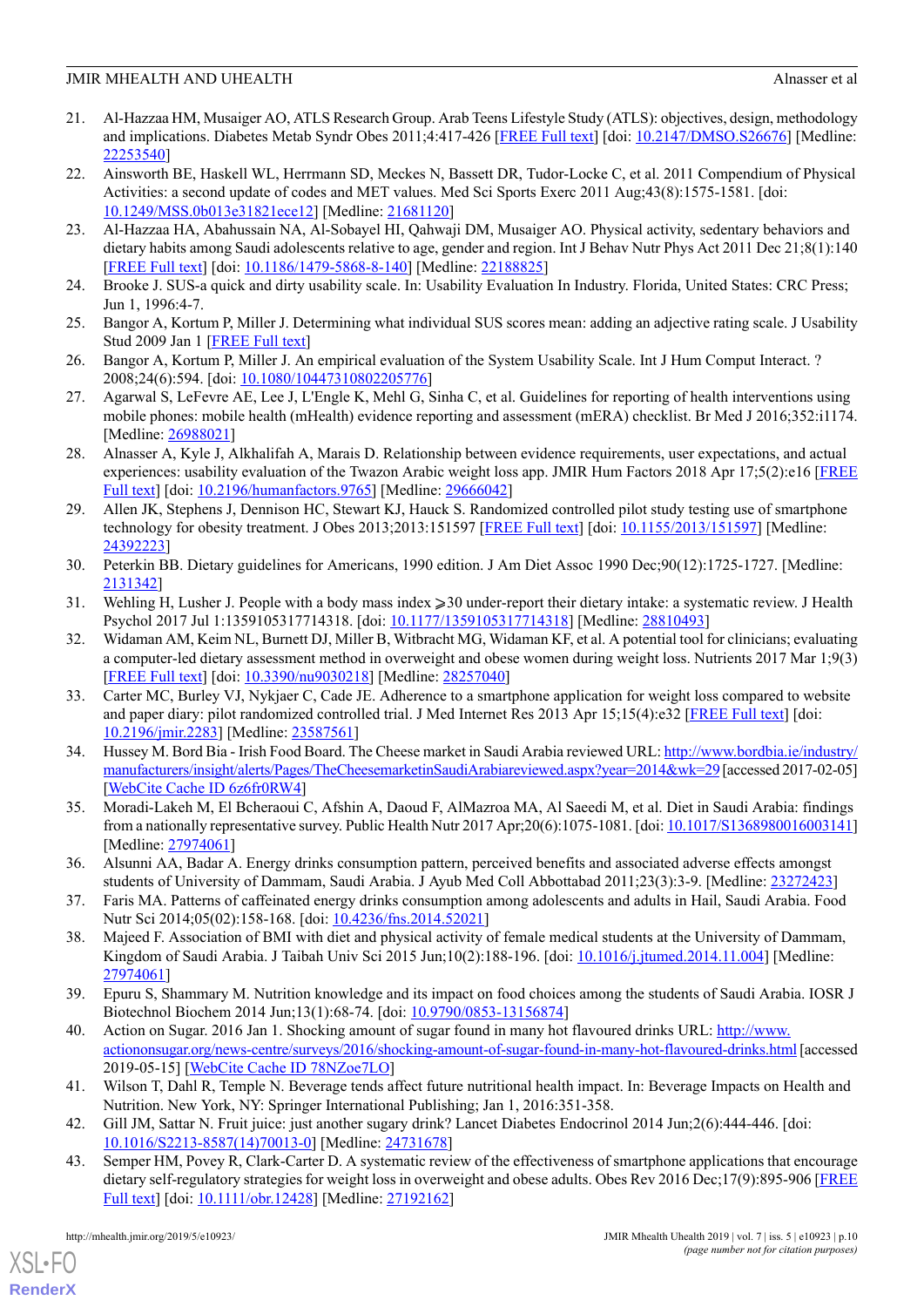- <span id="page-10-0"></span>44. Al-Zalabani AH, Al-Hamdan NA, Saeed AA. The prevalence of physical activity and its socioeconomic correlates in Kingdom of Saudi Arabia: A cross-sectional population-based national survey. J Taibah Univ Sci 2015 Jun 14;10(2):208-215 [[FREE Full text](https://dx.doi.org/10.5539/gjhs.v6n4p136)] [doi: [10.1016/j.jtumed.2014.11.001\]](http://dx.doi.org/10.1016/j.jtumed.2014.11.001)
- <span id="page-10-1"></span>45. Sidawi B, Alhariri MT, Albaker WI. Creating a healthy built environment for diabetic patients: the case study of the eastern province of the Kingdom of Saudi Arabia. Glob J Health Sci 2014 Apr 14;6(4):136-147 [\[FREE Full text\]](https://dx.doi.org/10.5539/gjhs.v6n4p136) [doi: [10.5539/gjhs.v6n4p136\]](http://dx.doi.org/10.5539/gjhs.v6n4p136) [Medline: [24999135\]](http://www.ncbi.nlm.nih.gov/entrez/query.fcgi?cmd=Retrieve&db=PubMed&list_uids=24999135&dopt=Abstract)
- <span id="page-10-3"></span><span id="page-10-2"></span>46. Seed M, Juarez M, Alnatour R. Improving recruitment and retention rates in preventive longitudinal research with adolescent mothers. J Child Adolesc Psychiatr Nurs 2009 Aug;22(3):150-153. [doi: [10.1111/j.1744-6171.2009.00193.x](http://dx.doi.org/10.1111/j.1744-6171.2009.00193.x)] [Medline: [19702968](http://www.ncbi.nlm.nih.gov/entrez/query.fcgi?cmd=Retrieve&db=PubMed&list_uids=19702968&dopt=Abstract)]
- <span id="page-10-4"></span>47. Laing BY, Mangione CM, Tseng CH, Leng M, Vaisberg E, Mahida M, et al. Effectiveness of a smartphone application for weight loss compared with usual care in overweight primary care patients: a randomized, controlled trial. Ann Intern Med 2014 Nov 18;161(10 Suppl):S5-12 [[FREE Full text\]](http://europepmc.org/abstract/MED/25402403) [doi: [10.7326/M13-3005\]](http://dx.doi.org/10.7326/M13-3005) [Medline: [25402403](http://www.ncbi.nlm.nih.gov/entrez/query.fcgi?cmd=Retrieve&db=PubMed&list_uids=25402403&dopt=Abstract)]
- <span id="page-10-5"></span>48. Foster GD, Wadden TA, Vogt RA, Brewer G. What is a reasonable weight loss? Patients' expectations and evaluations of obesity treatment outcomes. J Consult Clin Psychol 1997 Feb;65(1):79-85. [Medline: [9103737](http://www.ncbi.nlm.nih.gov/entrez/query.fcgi?cmd=Retrieve&db=PubMed&list_uids=9103737&dopt=Abstract)]
- <span id="page-10-6"></span>49. Pétré B, Scheen A, Ziegler O, Donneau AF, Dardenne N, Husson E, et al. Weight loss expectations and determinants in a large community-based sample. Prev Med Rep 2018 Dec;12:12-19 [[FREE Full text](https://linkinghub.elsevier.com/retrieve/pii/S2211-3355(18)30132-3)] [doi: [10.1016/j.pmedr.2018.08.005](http://dx.doi.org/10.1016/j.pmedr.2018.08.005)] [Medline: [30116705](http://www.ncbi.nlm.nih.gov/entrez/query.fcgi?cmd=Retrieve&db=PubMed&list_uids=30116705&dopt=Abstract)]
- <span id="page-10-7"></span>50. National Heart, Lung, and Blood Institute NHLBI Obesity Education Initiative Expert Panel. Clinical guidelines on the identification, evaluation, and treatment of overweight and obesity in adults: executive summary. Expert Panel on the Identification, Evaluation, and Treatment of Overweight in Adults. Am J Clin Nutr 1998 Oct;68(4):899-917. [doi: [10.1093/ajcn/68.4.899](http://dx.doi.org/10.1093/ajcn/68.4.899)] [Medline: [9771869\]](http://www.ncbi.nlm.nih.gov/entrez/query.fcgi?cmd=Retrieve&db=PubMed&list_uids=9771869&dopt=Abstract)
- <span id="page-10-8"></span>51. McQuigg M, Brown JE, Broom J, Laws RA, Reckless JP, Noble PA, et al. The Counterweight programme: prevalence of CVD risk factors by body mass index and the impact of 10% weight change. Obes Res Clin Pract 2008 Mar;2(1):I-II. [doi: [10.1016/j.orcp.2008.01.002](http://dx.doi.org/10.1016/j.orcp.2008.01.002)] [Medline: [24351674](http://www.ncbi.nlm.nih.gov/entrez/query.fcgi?cmd=Retrieve&db=PubMed&list_uids=24351674&dopt=Abstract)]
- <span id="page-10-9"></span>52. Chin SO, Keum C, Woo J, Park J, Choi HJ, Woo JT, et al. Successful weight reduction and maintenance by using a smartphone application in those with overweight and obesity. Sci Rep 2016 Dec 7;6(8):34563-31076 [\[FREE Full text\]](http://dx.doi.org/10.1038/srep34563) [doi: [10.1038/srep34563](http://dx.doi.org/10.1038/srep34563)] [Medline: [27819345](http://www.ncbi.nlm.nih.gov/entrez/query.fcgi?cmd=Retrieve&db=PubMed&list_uids=27819345&dopt=Abstract)]
- <span id="page-10-11"></span><span id="page-10-10"></span>53. Kozak AT, Buscemi J, Hawkins MA, Wang ML, Breland JY, Ross KM, et al. Technology-based interventions for weight management: current randomized controlled trial evidence and future directions. J Behav Med 2017 Feb;40(1):99-111 [[FREE Full text](http://europepmc.org/abstract/MED/27783259)] [doi: [10.1007/s10865-016-9805-z](http://dx.doi.org/10.1007/s10865-016-9805-z)] [Medline: [27783259\]](http://www.ncbi.nlm.nih.gov/entrez/query.fcgi?cmd=Retrieve&db=PubMed&list_uids=27783259&dopt=Abstract)
- <span id="page-10-12"></span>54. Jeffery RW, Wing RR, Mayer RR. Are smaller weight losses or more achievable weight loss goals better in the long term for obese patients? J Consult Clin Psychol 1998 Aug;66(4):641-645. [doi: [10.1037//0022-006X.66.4.641\]](http://dx.doi.org/10.1037//0022-006X.66.4.641) [Medline: [9735580](http://www.ncbi.nlm.nih.gov/entrez/query.fcgi?cmd=Retrieve&db=PubMed&list_uids=9735580&dopt=Abstract)]
- <span id="page-10-13"></span>55. Schippers M, Adam PC, Smolenski DJ, Wong HT, de Wit JB. A meta-analysis of overall effects of weight loss interventions delivered via mobile phones and effect size differences according to delivery mode, personal contact, and intervention intensity and duration. Obes Rev 2017 Dec;18(4):450-459. [doi: [10.1111/obr.12492](http://dx.doi.org/10.1111/obr.12492)] [Medline: [28187246\]](http://www.ncbi.nlm.nih.gov/entrez/query.fcgi?cmd=Retrieve&db=PubMed&list_uids=28187246&dopt=Abstract)
- <span id="page-10-14"></span>56. Aroian KJ, Katz A, Kulwicki A. Recruiting and retaining Arab Muslim mothers and children for research. J Nurs Scholarsh 2006;38(3):255-261 [[FREE Full text](http://europepmc.org/abstract/MED/17044343)] [Medline: [17044343](http://www.ncbi.nlm.nih.gov/entrez/query.fcgi?cmd=Retrieve&db=PubMed&list_uids=17044343&dopt=Abstract)]
- 57. Zaharna R. Understanding cultural preferences of Arab communication patterns. Public Relat Rev 1995 Sep;21(3):241-255. [doi: [10.1016/0363-8111\(95\)90024-1\]](http://dx.doi.org/10.1016/0363-8111(95)90024-1)
- 58. Feghali E. Arab cultural communication patterns. Int J Intercult Relat 1997 Aug;21(3):345-378. [doi: [10.1016/S0147-1767\(97\)00005-9\]](http://dx.doi.org/10.1016/S0147-1767(97)00005-9)

# **Abbreviations**

**ASA24:** Automated Self-Administered 24-hour dietary recalls **BMI:** body mass index **EIP:** evidence-informed practice **KSA:** Kingdom of Saudi Arabia **MD:** Mediterranean diet **MDS:** Mediterranean diet score **METs:** metabolic equivalent task values **mHealth:** mobile health **mph:** miles per hour **PA:** physical activity **SMS:** short message service **SSB:** sugar-sweetened beverage **SUS:** System Usability Scale **WC:** waist circumference **WHO:** World Health Organization